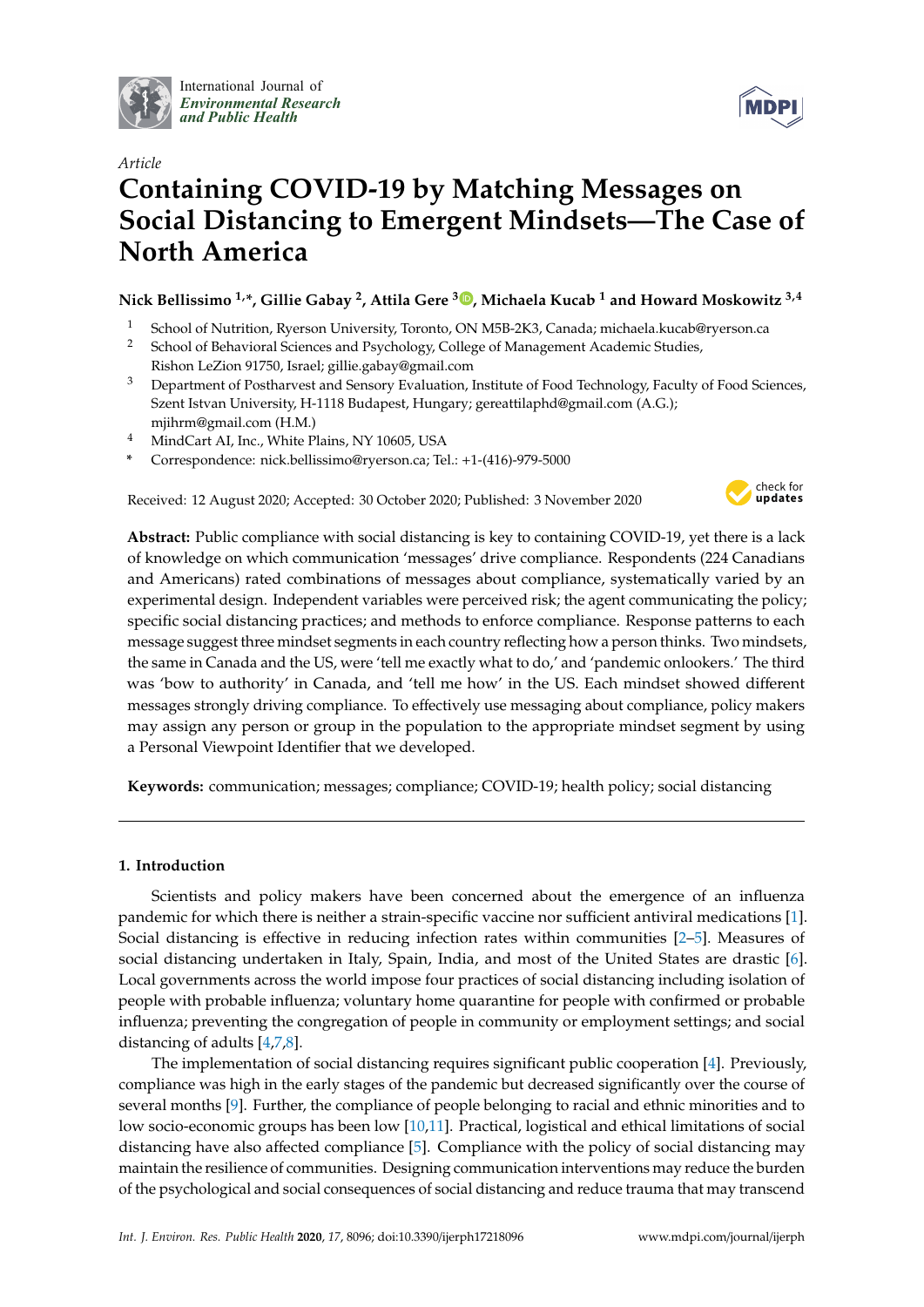generations, constraining coping capacities [\[12\]](#page-8-10). In previous pandemics, people with low tolerability to policies fled from infected cities, participated in riots, attacked government officials and harmed those suspected of plaguing [\[1\]](#page-8-0). Compliance with social distancing may also be influenced by one's level of perceived risk, one's perception of individual and family disruption, and the perceived effectiveness of agencies dealing with the crisis [\[13](#page-8-11)[–15\]](#page-8-12). The resilience of communities may depend on the extent of compliance with social distancing maintained in those communities. The maintenance of compliance will depend on appropriate communication [\[16\]](#page-8-13). Thus, communication-/messaging regarding social distancing, must consider reactions to the policy, and avoid the creation of resistance, which can endanger compliance [\[17\]](#page-8-14). The purpose of this study is to evaluate the specific communication messages that have the potential to act as drivers of compliance to social distancing.

Most studies on public behaviors in a pandemic tested the extent of communication that the public needs for compliance [\[16\]](#page-8-13). Research on the impact of specific communication messages on compliance is scant [\[17\]](#page-8-14). Previous studies called to close the gap and examine how to persuade the public to comply with social distancing [\[15,](#page-8-12)[18,](#page-8-15)[19\]](#page-8-16). Studies also suggested using controlled research designs rather than observational studies [\[20\]](#page-8-17). This study responds to previous calls seeking to discover communication messages that are likely to resonate positively with the individual, thus enhancing compliance. Higher compliance with social distancing will allow hospitals to manage their overflow, until a vaccination is available [\[1\]](#page-8-0). Research also acknowledged that a strategy using various communication messages to optimize compliance with social distancing may be more effective than using one message for all [\[21\]](#page-8-18). Furthermore, during pandemics, the communication resources of governments become scarce. Effective messaging enables policy makers to allocate resources based on real, immediate, and relevant data.

Effective health communication encompasses narrative messaging [\[22](#page-8-19)[,23\]](#page-8-20). Narrative messages may be effective in the context of pandemic behavior as well, because they are the basic mode of interaction that people use to influence others [\[24](#page-9-0)[–27\]](#page-9-1). The impact of messages may be explored by asking questions about whom, under what circumstances, how, and when does each message achieve an optimum effect [\[28\]](#page-9-2). The power of specific messages may vary across individuals, possibly as a consequence of their perceived risk. Furthermore, the effect of narrative messaging on compliance to social distancing may depend, in part, on the extent to which people "identify" with the message [\[28\]](#page-9-2). People may, therefore, be defined by the similarity in their pattern of responses to narrative persuasion messages (i.e., mindset segments) regarding social distancing. Therefore, we hypothesized that various messages will be strong drivers of compliance, while others will be weak drivers. We further hypothesize that the power of the messages as drivers of social distancing will differ based on the similarity in patterns of response to the messages.

## **2. Materials and Methods**

Ethics: This study protocol was approved by the Ryerson University Research Ethics Board (#2020-149).

## *2.1. Study Sample*

Respondents were comprised of 106 Canadians and 118 Americans—100 males and 124 females, who were 18–77 years of age (Table [1\)](#page-2-0). This sample size is consistent with the suggested sample size in conjoint analysis studies, particularly when aiming at stability of coefficients rather than stability of means [\[29\]](#page-9-3). The recruiting service (Luc.id, Inc., New Orleans, LA, USA) invited the respondents, incentivized them, and rerouted the respondent to a Mind Genomics<sup>®</sup> online study on compliance to social distancing during a pandemic.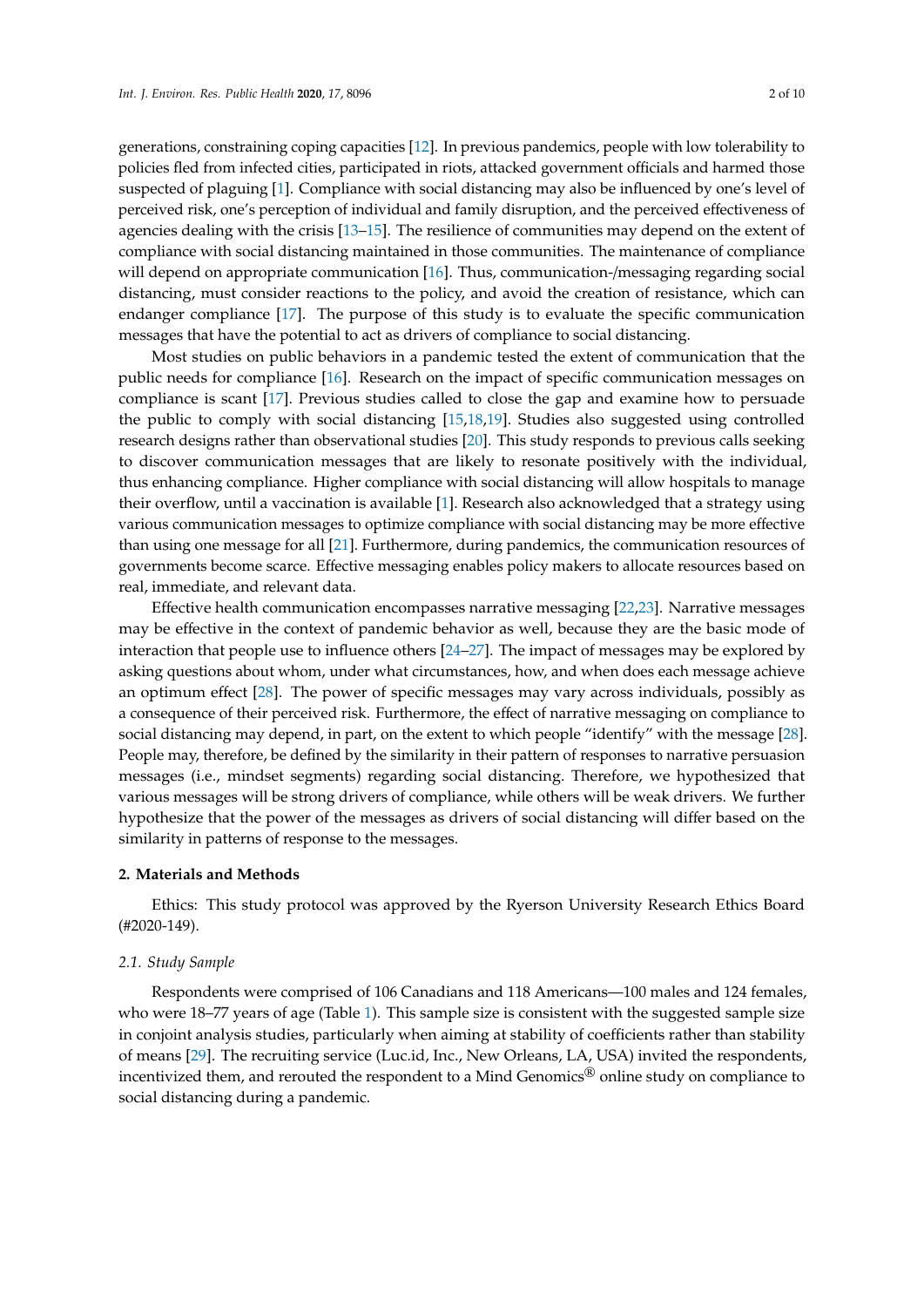<span id="page-2-0"></span>

| Variable             | Canada          | <b>United States of America</b> |
|----------------------|-----------------|---------------------------------|
| Gender (Male/Female) | 52/54           | 48/70                           |
| Age (Mean $\pm$ SD)  | $45.6 \pm 15.1$ | $48.3 \pm 15.6$                 |

**Table 1.** Participant characteristics.

#### *2.2. Procedure and Instrument*

The dependent variable is social distancing rated on a  $1-5$  anchored scale  $(1 - \text{disagree})$ 5 = agree). The independent variables were four categories of messages representing known drivers of compliance [\[13](#page-8-11)[–15\]](#page-8-12). Narrative messages tested in this study are drivers of the intention to comply, which were found to strongly relate to the behavior of compliance [\[30\]](#page-9-4). The independent variables result in sixteen messages that were randomly mixed into 24 combinations. The approach varies the combinations by a permutation scheme [\[31\]](#page-9-5). Each respondent rated a unique set of 24 combinations of messages comprised of 2–4 variables. Respondents were instructed to rate each combination of messages as a whole [\[32–](#page-9-6)[35\]](#page-9-7). Messages may be incoherent, pulling in different directions [\[35](#page-9-7)[–37\]](#page-9-8). Underlying the combinations is a well-crafted experimental design [\[35](#page-9-7)[,36\]](#page-9-9). The uniqueness of combinations is ensured by the permutation scheme, which keeps the structure of the 24 combinations the same from one respondent to another but varies the specific combinations [\[38\]](#page-9-10). The Mind Genomics<sup>®</sup> approach parallels complexity in the real world, where people are presented with compound information from different sources and must make rapid decisions. The response to these combinations, uncovered by ordinary least-squares regression (OLS), reveals the importance that each respondent attributes to each message, with the judgment bias reduced [\[38,](#page-9-10)[39\]](#page-9-11). Table [2](#page-2-1) presents the study instrument.

<span id="page-2-1"></span>**Table 2.** The four independent variable categories, and the four test messages to be incorporated into the vignette.

| Code           | Elements                                                                                     |
|----------------|----------------------------------------------------------------------------------------------|
|                | Independent Variable A: The Perceived Risk of COVID-19                                       |
| A1             | A dangerous virus spreading wildly                                                           |
| A2             | Media have overblown new strain of influenza  people panicking                               |
| A <sub>3</sub> | All news seems to be about the COVID-19 virus                                                |
| A4             | Health experts suggest  but government is reactive rather than proactive to pandemic         |
|                | Independent Variable B: Practices of Social Distancing                                       |
| B1             | Socialize  work only from home through internet, e.g., Zoom/Skype                            |
| B2             | Everyone stays 6 feet (2 m) apart                                                            |
| B <sub>3</sub> | Confinement to within 300 feet (100 m) from home                                             |
| <b>B4</b>      | Wear your mask everywhere                                                                    |
|                | Independent Variable C: Ways to Ensure Compliance to Social Distancing                       |
| C1             | Military lockdown                                                                            |
| C <sub>2</sub> | Food shopping (3 people at a time)  pharmacy (1 person at a time)  gas (attendant dispenses) |
| C <sub>3</sub> | Designated young volunteer for priority shopping  for elderly and disabled                   |
| C <sub>4</sub> | Only age 60+ allowed to buy groceries during first 2 h of store day                          |
|                | Independent Variable D: The Agent Communicating the Policy                                   |
| D <sub>1</sub> | State or provincial government should communicate the policy                                 |
| D2             | Federal government should communicate the policy                                             |
| D <sub>3</sub> | Religious clergy should communicate the policy                                               |
| D <sub>4</sub> | The media should communicate the policy                                                      |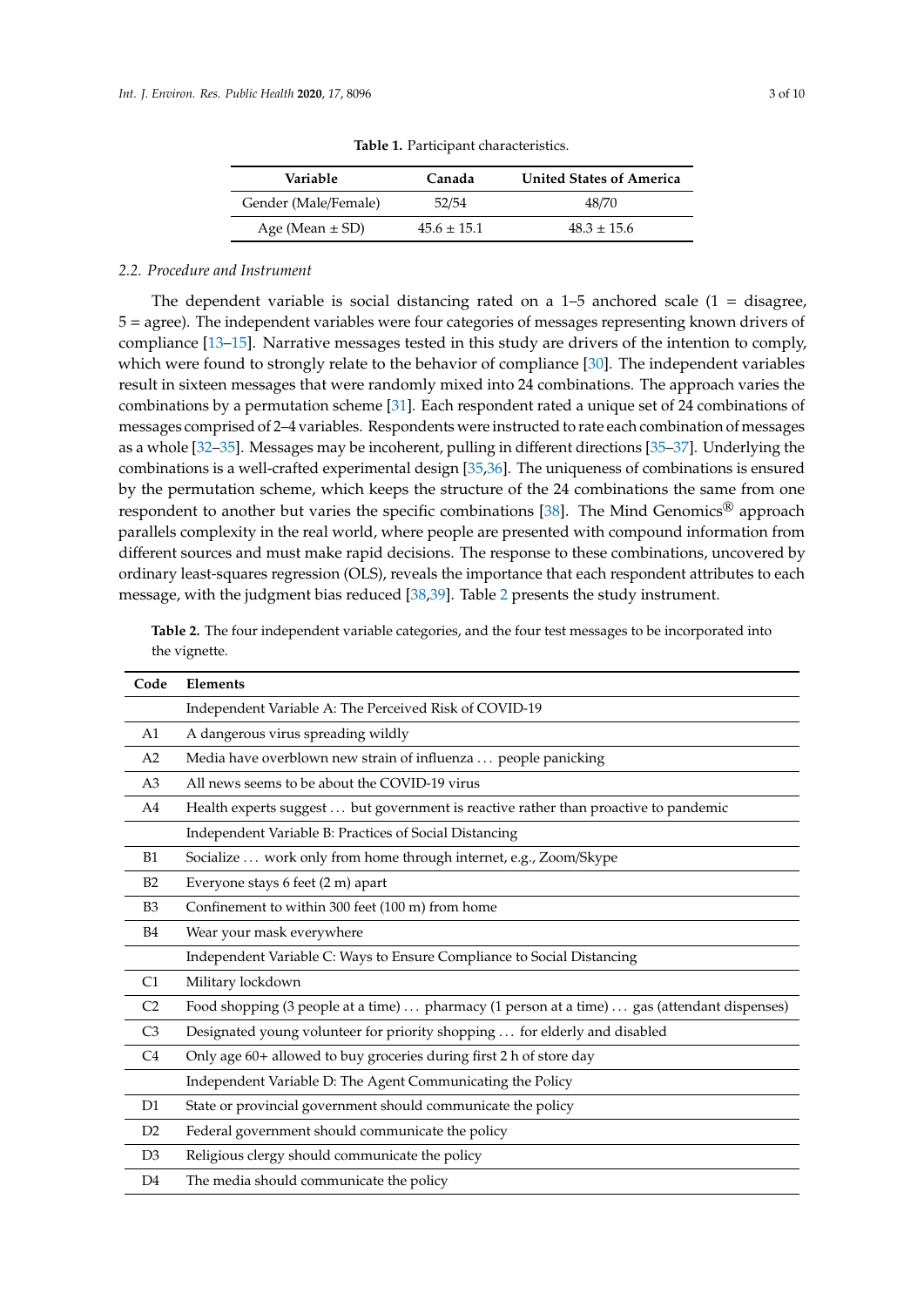#### *2.3. Statistical Analysis*

We used conjoint analysis, a statistical procedure, to determine the messages that drive social distancing. The experimental design enabled the deconstruction of responses to the messages by OLS [\[34,](#page-9-12)[35\]](#page-9-7). We created models for willingness to comply using OLS, one for each respondent, each with an additive constant and 16 coefficients (i.e., one coefficient for each message). The additive constant is an estimated parameter representing the intercept in a linear equation that may be interpreted as the predisposition of the respondent group to agree to a set of messages in the absence of any specific message.

To highlight the best-performing messages and eliminate a high variability due to lack of calibration among respondents, we transformed the ratings to a binary scale. Ratings 4 and 5 (upper 40% of the scale) were transformed to 100, classified as positive outcomes ('Top2'); and ratings below 4 (lower 60% of the scale) were transformed to 0, classified as negative outcomes. After the transformation, a small random number between 0.1 and 0.01 was added to make the variable continuous. OLS analysis was performed to create an individual-level regression model for each respondent. This type of individual regression approach has been widely used in conjoint analysis studies [\[40\]](#page-9-13). The OLS model was written as follows:

$$
\hat{Y} = \beta_0 + \beta_1 X_1 + \beta_2 X_2 + \dots + \beta_p X_p \tag{1}
$$

where  $\hat{Y}$  is the predicted or expected value of the dependent variable (here, the transformed, binarized ratings),  $X_1$  through  $X_p$  are *p* distinct independent or predictor variables,  $\beta_0$  is the value of *Y* when all of the independent variables  $(X_1$  through  $X_p$ ) are equal to zero, and  $\beta_1$  through  $\beta_p$  are the estimated regression coefficients.

The OLS coefficient is the conditional probability that the specific message adds to the perceived importance of the additive constant for social distancing. OLS was run for the entire panel, incorporating all relevant data into one regression model for the sample. The regression model, estimated at the level of each respondent, is appropriate because of the permuted design and allowed clustering based upon the 16 coefficients. *k*-means clustering was applied on the 16 coefficients to create clusters. These clusters represent mindsets because they suggest what is important to the respondent for the specific topic. Mindsets emerge from the pattern responses to the specific, relevant messages, not from stated attitudes. Following mathematical clustering, the equation for each key subgroup was estimated using all data from the appropriate group. Analysis of variance and post hoc tests indicate whether the distinct mindset models were significant, highlighting the different messages that drive social distancing for each mindset. The pattern of positive high coefficients across different mindsets guided the assignment of respondents to mindset.

# **3. Results**

## *3.1. Interpretation*

To simplify the analysis, we present only messages with positive coefficients, driving agreement with compliance. Negative coefficients mean either that the element is neutral (irrelevant for compliance) or counterproductive, driving non-compliance. Table [3](#page-4-0) shows messages that drive compliance among Canadians. Table [4](#page-5-0) shows messages that drive compliance among Americans. Strong drivers of compliance with social distancing for the total sample were "To practice social distancing, everyone should stay six feet apart from others" and "The media or central government should communicate the social distancing policy". Respondents perceived the government as reactive rather than proactive, failing to understand the significance of COVID-19.

The additive constant shows the estimated, baseline likelihood that a respondent 'agrees' with the message. The data show that the readiness to comply is higher among Canadians than Americans, as shown in Tables [3](#page-4-0) and [4.](#page-5-0)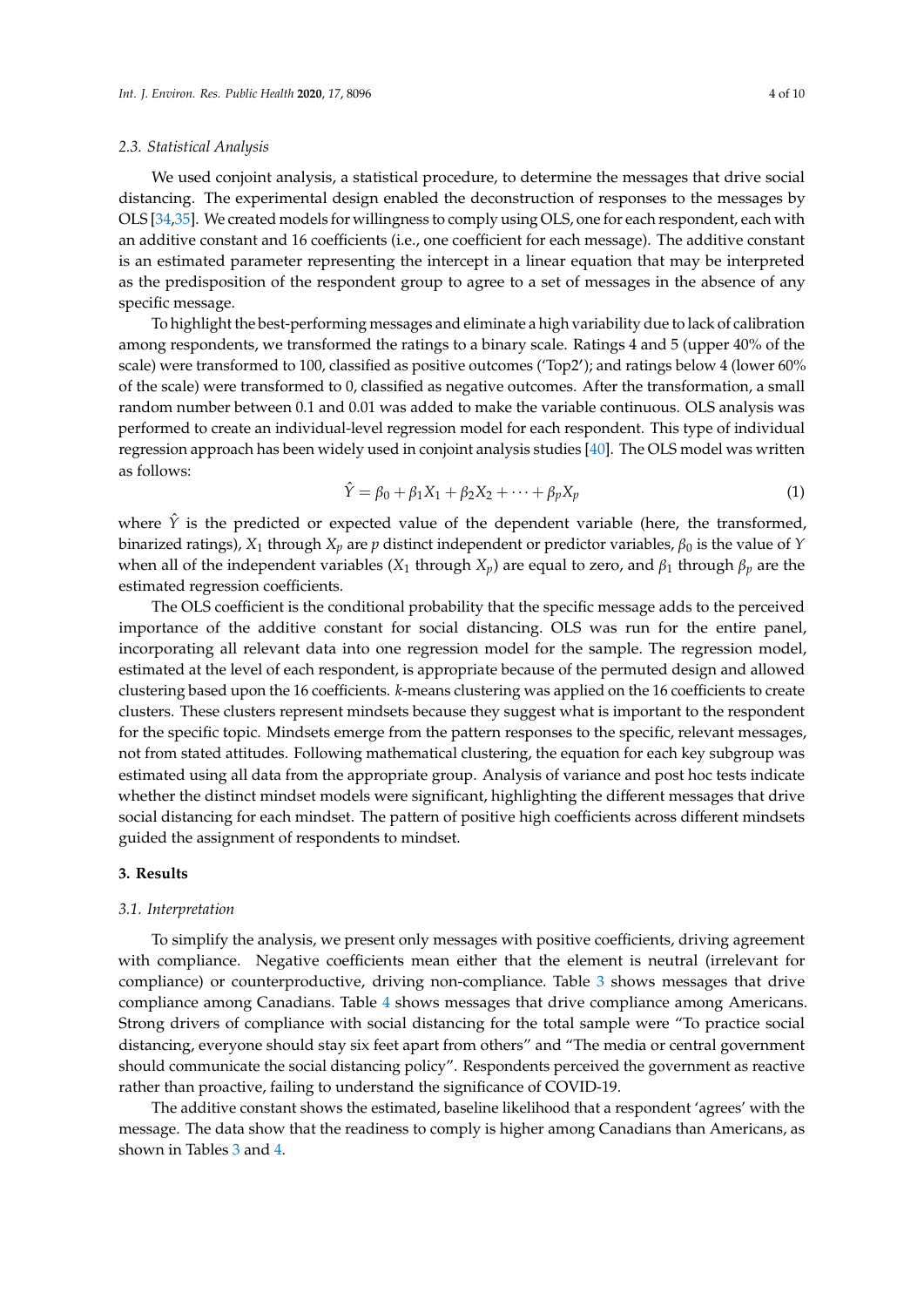<span id="page-4-0"></span>

|                                                                                                     | MS1: Tell Me<br><b>Exactly What</b><br>to Do | <b>MS2:</b><br>Pandemic<br><b>Onlookers</b> | <b>MS3:</b><br>Bow to<br>Authority |
|-----------------------------------------------------------------------------------------------------|----------------------------------------------|---------------------------------------------|------------------------------------|
| Sample Size                                                                                         | 28                                           | 39                                          | 39                                 |
| Additive constant (agree, without any messages)                                                     | 60                                           | 41                                          | 41                                 |
| Independent A-The perceived risk of COVID-19                                                        |                                              |                                             |                                    |
| A1: Dangerous virus spreading wildly                                                                |                                              | $17*$                                       |                                    |
| A2: Media have overblown new strain of influenza<br>people panicking                                |                                              | $14*$                                       |                                    |
| A3: All news seems to be about the COVID-19 virus                                                   |                                              | $12*$                                       |                                    |
| A4: Health experts suggest government is reactive rather<br>than proactive to pandemic              |                                              | $11*$                                       |                                    |
| Independent B-Practices of social distancing                                                        |                                              |                                             |                                    |
| B1: Socialize  work only from home on internet, e.g.,<br>Zoom/Skype                                 |                                              |                                             | 3                                  |
| B2: Everyone stays 6 feet (2 m) apart                                                               | $\overline{2}$                               |                                             | $\mathbf{1}$                       |
| B3: Confined to within 300 feet (100 m) from home                                                   |                                              |                                             | 1                                  |
| B4: Wear your mask everywhere                                                                       |                                              |                                             | 6                                  |
| Independent C—Ways to ensure compliance to social distancing                                        |                                              |                                             |                                    |
| C1: Military lockdown                                                                               | $15*$                                        | $\Omega$                                    |                                    |
| C2: Food shopping (3 people at a time)  pharmacy (1 person<br>at a time)  gas (attendant dispenses) | $17*$                                        |                                             |                                    |
| C3: Designated young volunteer for priority shopping<br>for elderly and disabled                    | $21*$                                        |                                             | 2                                  |
| C4: Only age 60+ allowed to buy groceries during first 2 h of<br>store day                          | 6                                            |                                             |                                    |
| Independent D-The agent communicating the policy                                                    |                                              |                                             |                                    |
| D1: Provincial government should communicate the policy                                             |                                              |                                             | 14                                 |
| D2: Federal government should communicate the policy                                                |                                              |                                             | 13                                 |
| D3: Religious clergy should communicate the policy                                                  |                                              |                                             | $19*$                              |
| D4: The media should communicate the policy                                                         |                                              |                                             | 13                                 |
|                                                                                                     |                                              |                                             |                                    |

**Table 3.** Three mindset segments (MS) for Canada.

Regression coefficients for models relating the presence/absence of the elements to the rating of disagree/agree, after binary transformation. \* denotes significant, positive model parameters (*p* < 0.05).

# **Table 4.** Three mindset segments (MS) for the United States of America.

|                                                                                         | MS1: Tell Me<br><b>Exactly What</b><br>to Do | MS2:<br>Pandemic<br><b>Onlookers</b> | MS3: Tell<br><b>Me How</b> |
|-----------------------------------------------------------------------------------------|----------------------------------------------|--------------------------------------|----------------------------|
| Sample Size                                                                             | 29                                           | 43                                   | 46                         |
| Additive constant (agree, without any messages)                                         | 43                                           | 52                                   | 40                         |
| Independent A-The perceived risk of COVID-19                                            |                                              |                                      |                            |
| A1: Dangerous virus spreading wildly                                                    | 4                                            | 7                                    |                            |
| A2: Media have overblown new strain of influenza  people panicking                      |                                              | $13*$                                | $\mathcal{P}$              |
| A3: All news seems to be about the COVID-19 virus                                       |                                              | $13*$                                |                            |
| A4: Health experts suggest  government is reactive rather than<br>proactive to pandemic |                                              | 6                                    |                            |
| Independent B—Practices of social distancing                                            |                                              |                                      |                            |
| B1: Socialize  work only from home on internet, e.g., Zoom/Skype                        |                                              |                                      | $10*$                      |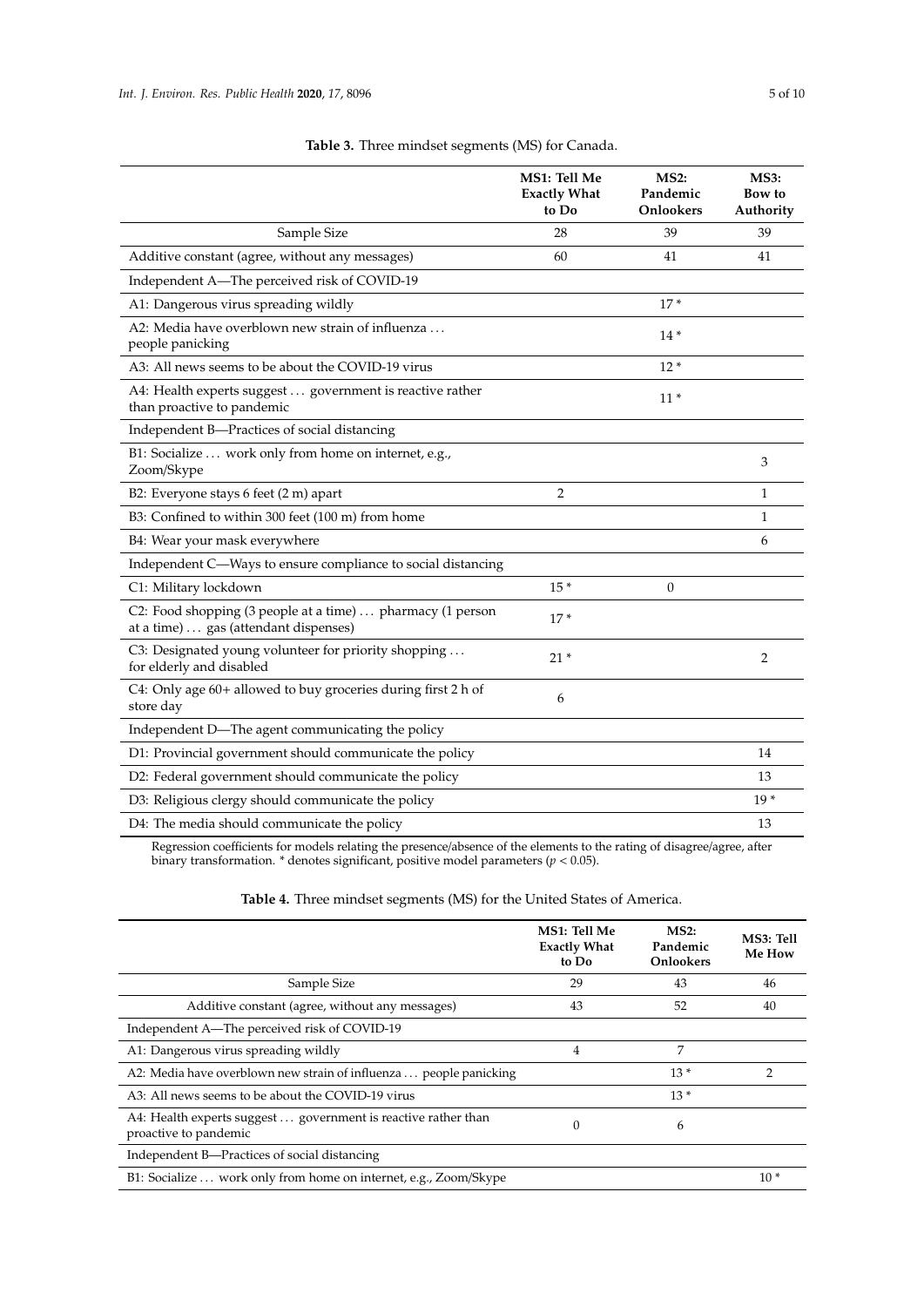<span id="page-5-0"></span>

|                                                                                                     | MS1: Tell Me<br><b>Exactly What</b><br>to Do | MS2:<br>Pandemic<br><b>Onlookers</b> | MS3: Tell<br>Me How |
|-----------------------------------------------------------------------------------------------------|----------------------------------------------|--------------------------------------|---------------------|
| B2: Everyone stays 6 feet (2 m) apart                                                               |                                              |                                      | $Q*$                |
| B3: Confined to within 300 feet (100 m) from home                                                   |                                              |                                      | $14*$               |
| B4: Wear your mask everywhere                                                                       |                                              |                                      | $14*$               |
| Independent C—Ways to ensure compliance to social distancing                                        |                                              |                                      |                     |
| C1: Military lockdown                                                                               | $15*$                                        |                                      |                     |
| C2: Food shopping (3 people at a time)  pharmacy (1 person at<br>a time)  gas (attendant dispenses) | 6                                            | 1                                    |                     |
| C3: Designated young volunteer for priority shopping  for elderly<br>and disabled                   | $14*$                                        | 2                                    |                     |
| $C4$ : Only age $60+$ allowed to buy groceries during first 2 h of store day                        | $9*$                                         | $\overline{2}$                       |                     |
| Independent D—The agent communicating the policy                                                    |                                              |                                      |                     |
| D1: State government should communicate the policy                                                  |                                              |                                      | $\overline{2}$      |
| D2: Federal government should communicate the policy                                                |                                              |                                      | 3                   |
| D3: Religious clergy should communicate the policy                                                  | 3                                            |                                      | 1                   |
| D4: The media should communicate the policy                                                         | 1                                            |                                      | 5                   |

Regression coefficients for models relating the presence/absence of the elements to the rating of disagree/agree, after binary transformation. \* denotes significant, positive model parameters (*p* < 0.05).

## *3.2. Mindset Segments*

Three mindsets emerged from mathematical K-clustering based upon similarity in the patterns of responses to the individual messages [\[41\]](#page-9-14). The mindsets transcend the typical patterns used to divide respondents, namely WHO they are, summarizing how people THINK, or the nature of what people feel about social distancing.

Mindsets 1 (MS1) and 2 (MS2) are similar in both countries. People belonging to MS1, "Tell me exactly what to do", may be driven to higher compliance by messages regarding ways to ensure compliance. Strong messages were "*To ensure compliance, people should be under military lockdown*", "*Compliance may be ensured by restricting shopping for food (3 at a time) and pharmacy (1 at a time)"*, and "*Designated young volunteers should shop for the elderly and disabled*". People belonging to MS2, "Pandemic onlookers", may be driven to higher compliance by messages relating to the perceived risk of the virus. Strong messages were "*A dangerous virus is spreading wildly*", "*All the news seems to be about the COVID-19 virus*", and "*Health experts suggest* . . . *government is reactive rather than proactive to the pandemic*". People belonging to this mindset may agree with any social distancing practice.

Mindset 3 (MS3) differs dramatically between countries. Canadian respondents appear to respond to authority, whereas American respondents appear not to respond to authority. Canadians belonging to MS3, "Bow to authority", are driven to higher compliance by the communicator of the policy and believe that either provincial government, federal government, the media or religious clergy should communicate the social distancing policies. Americans belonging to MS3, "Tell me how", may be driven to higher compliance by messages that focus on the practices of social distancing. Strong messages were *"Everyone stays 6 feet apart", "Socialize and work only from home on the internet", "Confined to within 300 feet from home", and "Wear your mask everywhere".*

#### *3.3. Personal Viewpoint Identifier*

For effective knowledge translation, the emergence of these findings requires an innovative way to assign a new person or group in the population to these previously discovered mindsets. To translate the knowledge derived in this study for implementation, we developed a prediction tool called a Personal Viewpoint Identifier (PVI). The PVI tool is a method by which health authorities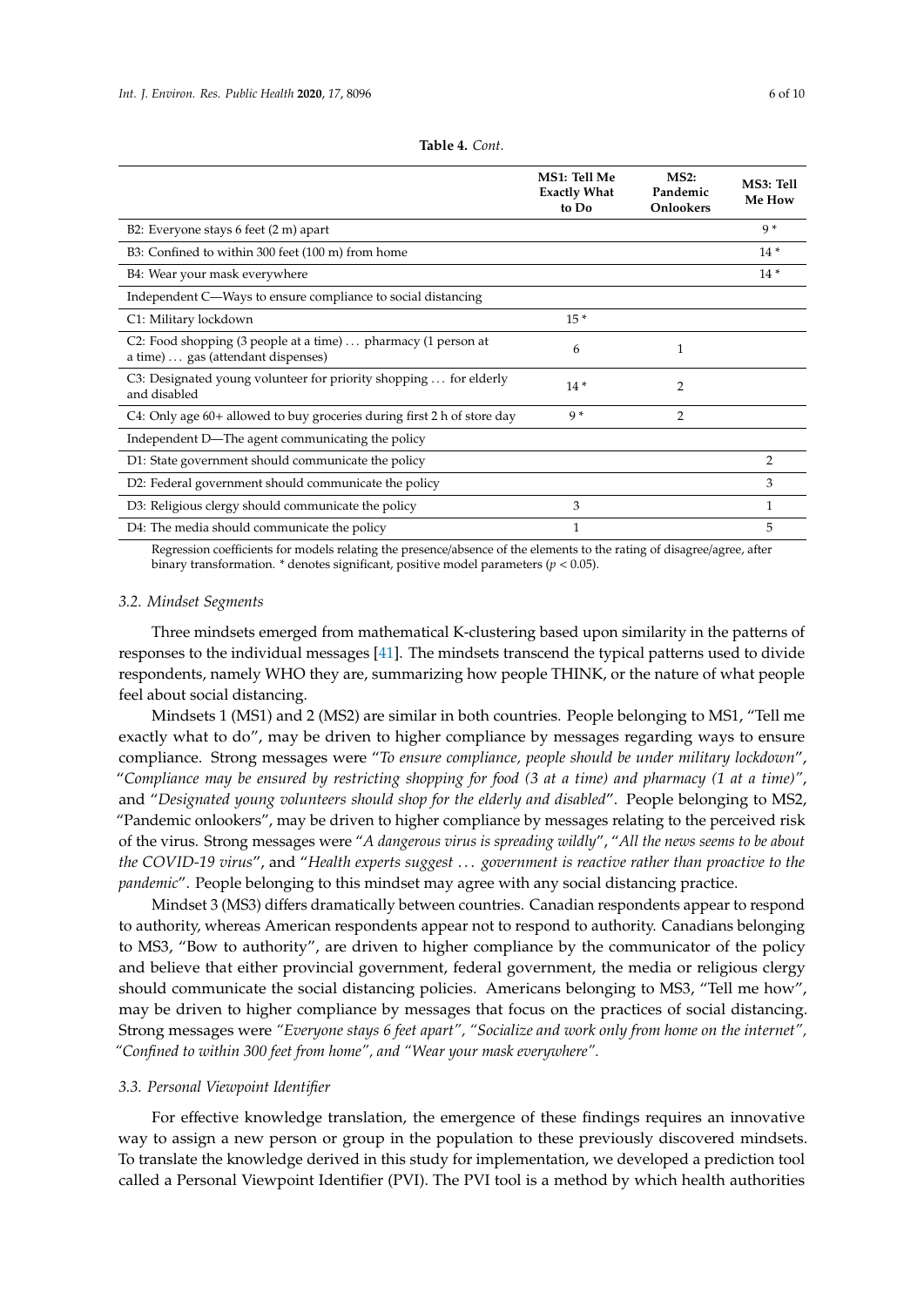may assign a person or group in the population to a mindset. This is based on the summary data, converting six of the strong distinguishing messages to questions answered by a "agree or disagree". The six messages were chosen using a Monte-Carlo simulation where random variability is added to the data, and the most discriminating messages emerge in the face of random variability [\[42\]](#page-9-15). Based on the answers to the questions in the PVI, the individual or group is assigned to one of the three mindsets, and thus, the proper messages are established for that individual (Table [5\)](#page-6-0).

<span id="page-6-0"></span>

| <b>DRIVERS OF SOCIAL DISTANCING PVI</b>                             |         |                                              |  |
|---------------------------------------------------------------------|---------|----------------------------------------------|--|
| Question 1: How do you feel about COVID-19?                         | $\circ$ | Under control now                            |  |
|                                                                     | О       | Under control soon                           |  |
|                                                                     | $\circ$ | A lot worse than we think                    |  |
|                                                                     | $\circ$ | I have no idea                               |  |
|                                                                     |         | Medical system breakdown                     |  |
| Question 2: What do you fear most right now about COVID-19?         | $\circ$ | Economic system breakdown (jobs, livelihood) |  |
|                                                                     | О       | Education system breakdown                   |  |
|                                                                     | $\circ$ | Social interaction system breakdown          |  |
|                                                                     | $\circ$ | Clergy                                       |  |
| Question 3: Who do you trust most?                                  | O       | Government                                   |  |
|                                                                     | $\circ$ | <b>News</b>                                  |  |
|                                                                     | $\circ$ | Group of friends                             |  |
|                                                                     |         | About 2 months                               |  |
| Question 4: How long do you think COVID-19 will last?               | $\circ$ | About 4 months                               |  |
|                                                                     | $\circ$ | About 2 waves of 2-3 months                  |  |
|                                                                     | $\circ$ | I have no idea                               |  |
| Question 5: Situation: Media have overblown new strain of influenza | О       | Agree                                        |  |
| people panicking                                                    |         | Disagree                                     |  |
| Question 6: Situation: Dangerous virus spreading wildly             |         | Agree                                        |  |
|                                                                     | $\circ$ | Disagree                                     |  |
| Question 7: Compliance Policy: Food shopping (3 people at a time)   | O       | Agree                                        |  |
| pharmacy (1 person at a time)  gas (attendant dispenses)            | О       | Disagree                                     |  |
| Question 8: Who Communicates: Religious clergy                      | $\circ$ | Agree                                        |  |
|                                                                     | $\circ$ | Disagree                                     |  |
| Question 9: Who Communicates: Provincial government                 | $\circ$ | Agree                                        |  |
|                                                                     | $\circ$ | Disagree                                     |  |
| Question 10: Compliance Policy: Designated young volunteer for      |         | Agree                                        |  |
| priority shopping  for elderly and disabled                         | $\circ$ | Disagree                                     |  |

**Table 5.** Personal Viewpoint Identifier.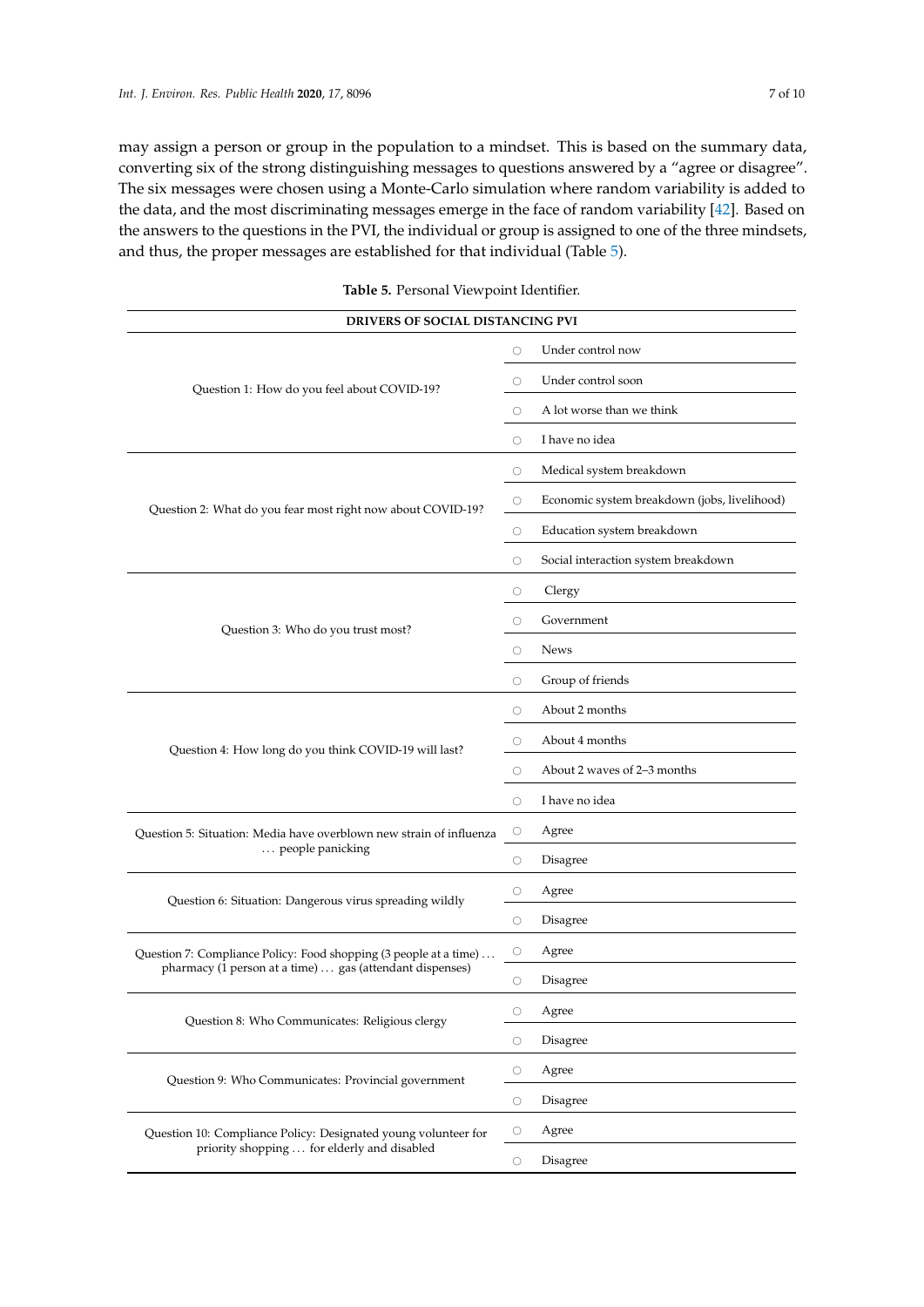## **4. Discussion**

This study examined the influence of numerous communication messages on compliance with social distancing in North America. Communication messages represent relevant, topic-specific ideas. Ordinarily, one would tailor the messaging to who a person IS demographically. This study suggests tailoring messaging by the way the person THINKS about compliance to a health policy in a pandemic, particularly because messaging shaping public behavior during a pandemic is an undertested phenomenon. This study revealed messages that drive positive responses to social distancing, varying by individuals or groups that think alike. The first hypothesis was corroborated as some messages were strong drivers of compliance and some were weak drivers of compliance. Results echo previous research claiming that the extent to which messages drive social distancing may depend, in part, on the extent to which people "identify" with the different narrative messages [\[28\]](#page-9-2).

The second hypothesis was also corroborated as three mindsets emerged from the similarities in patterns of responses to narrative communication messaging regarding social distancing. Even during the midst of a pandemic, when social distancing is critical and novel, approaching each of the three different mindset segments with appropriate communication messages should enhance compliance with social distancing. Health policy makers and government leaders should take into consideration the proclivities and sensitivities of these three mindsets when suggesting how to properly implement the policy of social distancing over time.

Findings of this study should be interpreted in light of its limitations. Our study variables reflect our choice of constructs, which was based on prior literature, but does not encompass additional independent variables that are not yet acknowledged as potential drivers of compliance with social distancing. Further, given the continuing pandemic, respondents may have been previously exposed to messages on social distancing in real life before participating in this study. The exposure to messages, the frequency of the exposure and the potential prime effect of messages may have influenced the extent of agreement with messages regarding social distancing. These external cofounders, however, cannot be controlled in a cross-sectional design.

#### *Directions for Future Studies*

Future studies may track the relationship between using communication messages by mindset segment membership and compliance with social distancing as measured by cellular data. Longitudinal future studies may also test the prime effect of communication messages and the effect of exposure to messages and their frequency on the level of compliance.

## **5. Conclusions**

The use of the Personal Viewpoint Identifier for enhancing public compliance with social distancing may be a non-intrusive way to understand the individual. This allows us to communicate a message with greater specificity and have a better chance of driving compliance with physical/social distancing, highlighting the potential collaboration between academia and health officials to contain COVID-19 [\[43\]](#page-9-16).

**Author Contributions:** Conceptualization, N.B., G.G., A.G., M.K., and H.M.; data curation, N.B. and H.M.; formal analysis, N.B., G.G., A.G., and H.M.; investigation, N.B., G.G., A.G., M.K., and H.M.; methodology, N.B., G.G., A.G., M.K., and H.M.; project administration, N.B.; resources, N.B.; software, N.B.; supervision, N.B.; validation, N.B.; visualization, N.B. and H.M.; writing—original draft, N.B., G.G., A.G., and H.M.; writing—review and editing, N.B., G.G., A.G., and M.K. All authors have read and agreed to the published version of the manuscript.

**Funding:** This study was funded by a Ryerson University, Faculty of Community Services COVID-19 Rapid Response Research Grant. A.G. thanks the support of the Premium Postdoctoral Researcher Program of the Hungarian Academy of Sciences.

**Conflicts of Interest:** N.B. and H.M. own shares in MindCart AI Inc. The remaining authors declare no conflict of interest.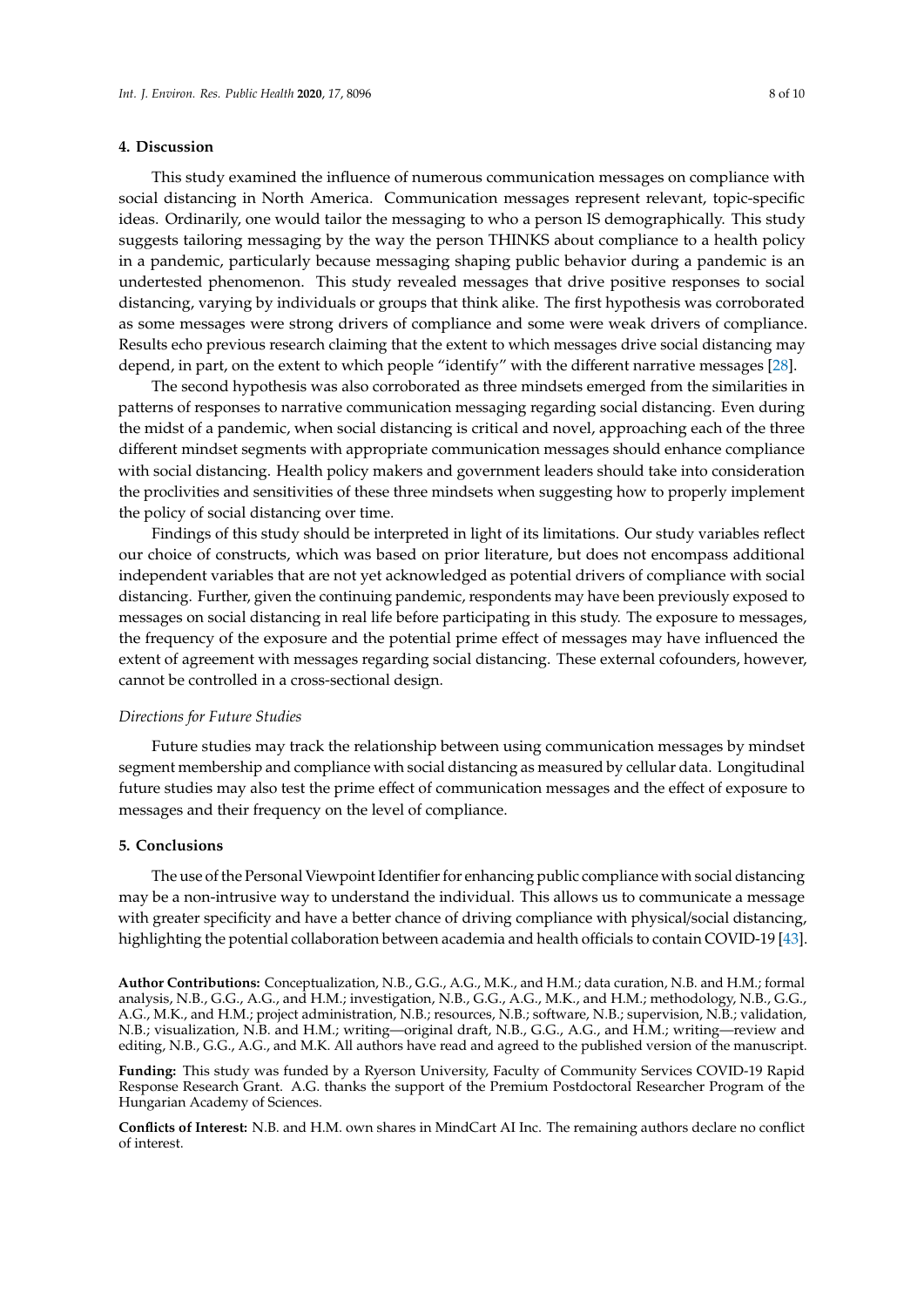# **References**

- <span id="page-8-0"></span>1. Aledort, J.E.; Lurie, N.; Wasserman, J.; Bozzette, S.A. Non-pharmaceutical public health interventions for pandemic influenza: An evaluation of the evidence base. *BMC Public Health* **2007**, *7*, 208. [\[CrossRef\]](http://dx.doi.org/10.1186/1471-2458-7-208)
- <span id="page-8-1"></span>2. Abouk, R.; Heydari, B. The Immediate Effect of COVID-19 Policies on Social Distancing Behavior in the United States. *SSRN Electron. J.* **2020**. [\[CrossRef\]](http://dx.doi.org/10.2139/ssrn.3571421)
- 3. Chu, D.K.; Akl, E.A.; Duda, S.; Solo, K.; Yaacoub, S.; Schünemann, H.J.; Chu, D.K.; Akl, E.A.; El-harakeh, A.; Bognanni, A.; et al. Physical distancing, face masks, and eye protection to prevent person-to-person transmission of SARS-CoV-2 and COVID-19: A systematic review and meta-analysis. *Lancet* **2020**, *395*, 1973–1987. [\[CrossRef\]](http://dx.doi.org/10.1016/S0140-6736(20)31142-9)
- <span id="page-8-4"></span>4. Courtemanche, C.; Garuccio, J.; Le, A.; Pinkston, J.; Yelowitz, A. Strong social distancing measures in the United States reduced the COVID-19 growth rate. *Health A*ff*.* **2020**, *39*, 1237–1246. [\[CrossRef\]](http://dx.doi.org/10.1377/hlthaff.2020.00608)
- <span id="page-8-2"></span>5. Lewnard, J.A.; Lo, N.C. Scientific and ethical basis for social-distancing interventions against COVID-19. *Lancet Infect. Dis.* **2020**, *20*, 631–633. [\[CrossRef\]](http://dx.doi.org/10.1016/S1473-3099(20)30190-0)
- <span id="page-8-3"></span>6. Torbay, R. Are we ready for the next pandemic? *Health A*ff*.* **2020**, *39*, 1104. [\[CrossRef\]](http://dx.doi.org/10.1377/hlthaff.2020.00467)
- <span id="page-8-5"></span>7. Bodas, M.; Peleg, K. Self-isolation compliance in the COVID-19 era influenced by compensation: Findings from a recent survey in Israel. *Health A*ff*.* **2020**, *39*, 936–941. [\[CrossRef\]](http://dx.doi.org/10.1377/hlthaff.2020.00382)
- <span id="page-8-6"></span>8. Cronin, C.; Evans, W.N. Private Precaution and Public Restrictions: What Drives Social Distancing and Industry Foot Traffic in the Covid-19 Era? (July 2020). NBER Working Paper No. w27531. Available online: https://[ssrn.com](https://ssrn.com/abstract=3649895)/abstract=3649895 (accessed on 7 October 2020).
- <span id="page-8-7"></span>9. Luby, S.P.; Agboatwalla, M.; Feikin, D.R.; Painter, J.; Billhimer, W.; Altaf, A.; Hoekstra, R.M. Effect of handwashing on child health: A randomised controlled trial. *Lancet* **2005**, *366*, 225–233. [\[CrossRef\]](http://dx.doi.org/10.1016/S0140-6736(05)66912-7)
- <span id="page-8-8"></span>10. Patel, J.A.; Nielsen, F.B.H.; Badiani, A.A.; Assi, S.; Unadkat, V.A.; Patel, B.; Ravindrane, R.; Wardle, H. Poverty, inequality and COVID-19: The forgotten vulnerable. *Public Health* **2020**, *183*, 110–111. [\[CrossRef\]](http://dx.doi.org/10.1016/j.puhe.2020.05.006) [\[PubMed\]](http://www.ncbi.nlm.nih.gov/pubmed/32502699)
- <span id="page-8-9"></span>11. Stern, S. The Dark Side of Communities: Illiberal Religious Communities' Compliance with COVID-19 Public Health Regultaions (June 28, 2020). Bar Ilan University Faculty of Law Research Paper No. 20-11. Available online: https://[ssrn.com](https://ssrn.com/abstract=3637335)/abstract=3637335 (accessed on 7 October 2020).
- <span id="page-8-10"></span>12. Elcheroth, G.; Drury, J. Collective resilience in times of crisis: Lessons from the literature for socially effective responses to the pandemic. *British J. Soc. Psychol.* **2020**, *59*, 703–713. [\[CrossRef\]](http://dx.doi.org/10.1111/bjso.12403) [\[PubMed\]](http://www.ncbi.nlm.nih.gov/pubmed/32584480)
- <span id="page-8-11"></span>13. Asmundson, G.J.G.; Taylor, S. How health anxiety influences responses to viral outbreaks like COVID-19: What all decision-makers, health authorities, and health care professionals need to know. *J. Anxiety Disord.* **2020**, *71*, 102211. [\[CrossRef\]](http://dx.doi.org/10.1016/j.janxdis.2020.102211) [\[PubMed\]](http://www.ncbi.nlm.nih.gov/pubmed/32179380)
- 14. Leiras, G.; Arriaga, M.; Gaspar, R.; Raposo, B.; Domingos, S. Implementing health literacy Intelligence during COVI-19 outbreak. *Eur. J. Public Health* **2020**, *30*, ckaa165.566. [\[CrossRef\]](http://dx.doi.org/10.1093/eurpub/ckaa165.566)
- <span id="page-8-12"></span>15. Oosterhoff, B.; Palmer, C.A.; Wilson, J.; Shook, N. Adolescents' motivations to engage in social distancing during the COVID-19 pandemic: Associations with mental and social health. *J. Adolesc. Health* **2020**, *67*, 179–185. [\[CrossRef\]](http://dx.doi.org/10.1016/j.jadohealth.2020.05.004) [\[PubMed\]](http://www.ncbi.nlm.nih.gov/pubmed/32487491)
- <span id="page-8-13"></span>16. Bonell, C.; Michie, S.; Reicher, S.; West, R.; Bear, L.; Yardley, L.; Curtis, V.; Amlôt, R.; Rubin, G.J. Harnessing behavioural science in public health campaigns to maintain 'social distancing' in response to the COVID-19 pandemic: Key principles. *J. Epidemiol. Community Health* **2020**, *74*, 617–619. [\[CrossRef\]](http://dx.doi.org/10.1136/jech-2020-214290) [\[PubMed\]](http://www.ncbi.nlm.nih.gov/pubmed/32385125)
- <span id="page-8-14"></span>17. Bhanot, S.P.; Hopkins, D.J. Partisan polarization and resistance to elite messages: Results from survey experiments on social distancing. *J. Behav. Public Adm.* **2020**, *3*. [\[CrossRef\]](http://dx.doi.org/10.30636/jbpa.32.178)
- <span id="page-8-15"></span>18. Allcott, H.; Boxell, L.; Conway, J.; Gentzkow, M.; Thaler, M.; Yang, D. Polarization and public health: Partisan differences in social distancing during the coronavirus pandemic. *J. Public Econ* **2020**, *191*, 104254. [\[CrossRef\]](http://dx.doi.org/10.1016/j.jpubeco.2020.104254)
- <span id="page-8-16"></span>19. Gualano, M.R.; Lo Moro, G.; Voglino, G.; Bert, F.; Siliquini, R. Effects of Covid-19 lockdown on mental health and sleep disturbances in Italy. *Int. J. Environ. Res. Public Health* **2020**, *17*, 4779. [\[CrossRef\]](http://dx.doi.org/10.3390/ijerph17134779)
- <span id="page-8-17"></span>20. Morrison, L.G.; Yardley, L. What infection control measures will people carry out to reduce transmission of pandemic influenza? A focus group study. *BMC Public Health* **2009**, *9*, 258. [\[CrossRef\]](http://dx.doi.org/10.1186/1471-2458-9-258) [\[PubMed\]](http://www.ncbi.nlm.nih.gov/pubmed/19627568)
- <span id="page-8-18"></span>21. Painter, M.; Qiu, T. Political Beliefs affect Compliance with COVID-19 Social Distancing Orders (3 July 2020). 2020. Available online: https://[ssrn.com](https://ssrn.com/abstract=3569098)/abstract=3569098 (accessed on 7 October 2020).
- <span id="page-8-19"></span>22. Hinyard, L.J.; Kreuter,M.W. Using narrative communication as a tool for health behavior change: A conceptual, theoretical, and empirical overview. *Health Educ. Behav.* **2007**, *34*, 777–792. [\[CrossRef\]](http://dx.doi.org/10.1177/1090198106291963)
- <span id="page-8-20"></span>23. Schank, R.C.; Berman, T.R. The pervasive role of stories in knowledge and action. In *Narrative Impact: Social and Cognitive Foundations*; Lawrence Erlbaum Associates Publishers: Mahwah, NJ, USA, 2002; pp. 287–313.